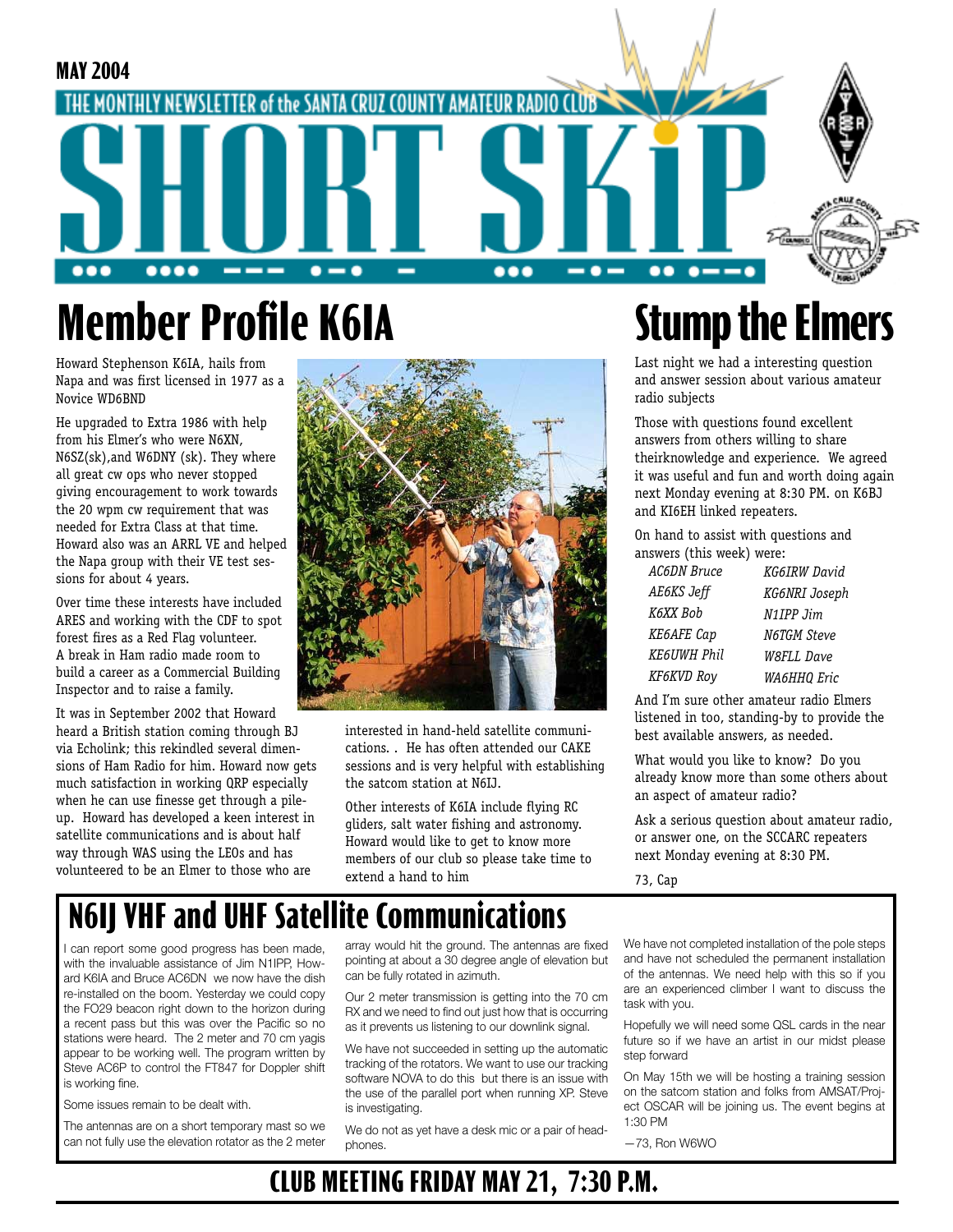## **2 MAY 2004 3**



Published 12 times per year. Free to members. *Santa Cruz County Amateur Radio Club, Inc.* Post Office Box 238 Santa Cruz, CA 95061-0238

Editor and Publisher Ron Baldwin, K6EXT (831) 419-1025 K6EXT@fireclay.com Columnist: Art Lee, WF6P Writer: Ron Skelton, W6WO Distribution: Elaine Pennell, KE6FRA



### **ARES EVENT — Help Needed**

I am now looking for sign-up's for two events that will be here shortly in Southern Santa Cruz County.

#### **Tour de Cure Bike Ride**,

Sunday, May 23

#### **Watsonville Fly-in and Air Show**

 Friday-Sunday, Memorial Day Weekend (May 28-30)

The two events are listed on the SSCCARES web page which you can get to by going to: http://www.k6rmw.net

Follow the link to the SSCCARES page and take a look at both events. Please follow the sign-up information and send me an email. We will also have a first this year at the Fly-in. We are going to have a introductory Show-and-tell session for any new Hams that have never worked any public service events before. If you are interested in this, let us know and we will sign you up for the "walk and talk" which will be on the field, during the event, for about 1 hour. You will get to see a part of the actual event and see what it is like first hand to be working in a public event.

Thanks for your help. Hope to see your sign up emails soon.

73... Bob Wiser, K6RMW EC, Southern Santa Cruz County ARES



**April Cake**—Our session today proved as stimulating as always. Here are some samples.

Thanks to Peter AB6WM for showing his digital camera which weighs one ounce. This is now equipped with a timer to take numerous pictures from a kyte. Cameraequipped kyte flyers consider Hams as Geeks, now where's the justice in that ? Just improve the water proofing Peter.

Eric WA6HHQ showed the mechanism that drives a vertical stepper antenna. Looks a well engineered job but possibly not beyond a capable home brewer.

Some 70s era mobile phones were displayed by Jeff AE6KS . Those wishing to build their upper bodies should contact Jeff. A vintage 900 MHz patch antenna was opened up for inspection.

A very neat home brew SWR meter was shown by Ron K6EXT. Manhatten style construction is sometimes called "ugly" but done well like this it looks great and can out-perfom PC boards.

Three examples of our Tin Ear 40 meter RX were on display.

Anyone who has listened to Bruce AC6DN must wonder what his secret for such great audio might be. Turns out he has done some simple but ingenious modifications to a Yeasu hand held microphone.

Apparently a web site called Whimseywear includes a link to software for learning CW. Is that what CW is destined to become-sob sob excuse while I wipe my eyes.

Dave W8FLL shared some practical experience with Hustler multiband verticals.

The question of the day was " How do the near fields and far fields from antennas compare and in what way is this important "It was generally agreed that near fields are not radiated as such as they depend on a physical structure and might be predominantly magnetic (H) or electric (E). Near

field E and H components are typically 90 degrees out of phase whereas in the far field the E and H waves are "distinguished by the fact the electric and magnetic components, although perpendicular to each other in the wave front, are in time phase and the total energy is divided equally between them" ARRL Antenna Handbook 19th edition page 2-7" This topic could benefit from more discussion as it might be a key to low noise RX designs.

Bob K6XX described the big job of building tower bases for his antenna farm and is urgently in need of a top section of Rohn 45 tower. Contact him with any leads

**May Cake**—Our session at Gigi's was very well attended and we were pleased to greet Marco AA6ZF and friend Adam from Marina. At age 13 Marco was at one point the youngest licensed ham in Germany.

Here are the topics that were in play, often 2-3 at the same time.

How many uses can you think of for exploding wire ?

We came up with no less than eight that ranged from minute medical processes to blasting fire control lanes. I liked Marcos best as a means to recover data from an instrument on the bed of the ocean. You have to be present to obtain these pearls of know-how.

Amateur satellites weighting 1 kgram being developed at Stanford U

Why fuses are rated in Volts and Amps not just amps.

The "intelligence" of auto tuners.

The force on guy anchors and how to design their foundations. This is a current challenge for Bob K6XX.

The mystery item was a tuned coaxial common-mode choke. K1TTT has a web site that describes the results of measurements made on air cored coaxial chokes using a 4193A Network Analyzer, it is a recommended reading.

The question of the day was "When playing CDs why do they sometimes "stick in the groove" when there is no groove. We have to thank our resident encyclopedic resource Jeff AE6KS for his treatise on CDs used for archival storage.

On May 15th feel free to visit N6IJ for the satcom demo

-- 73 Ron W6WO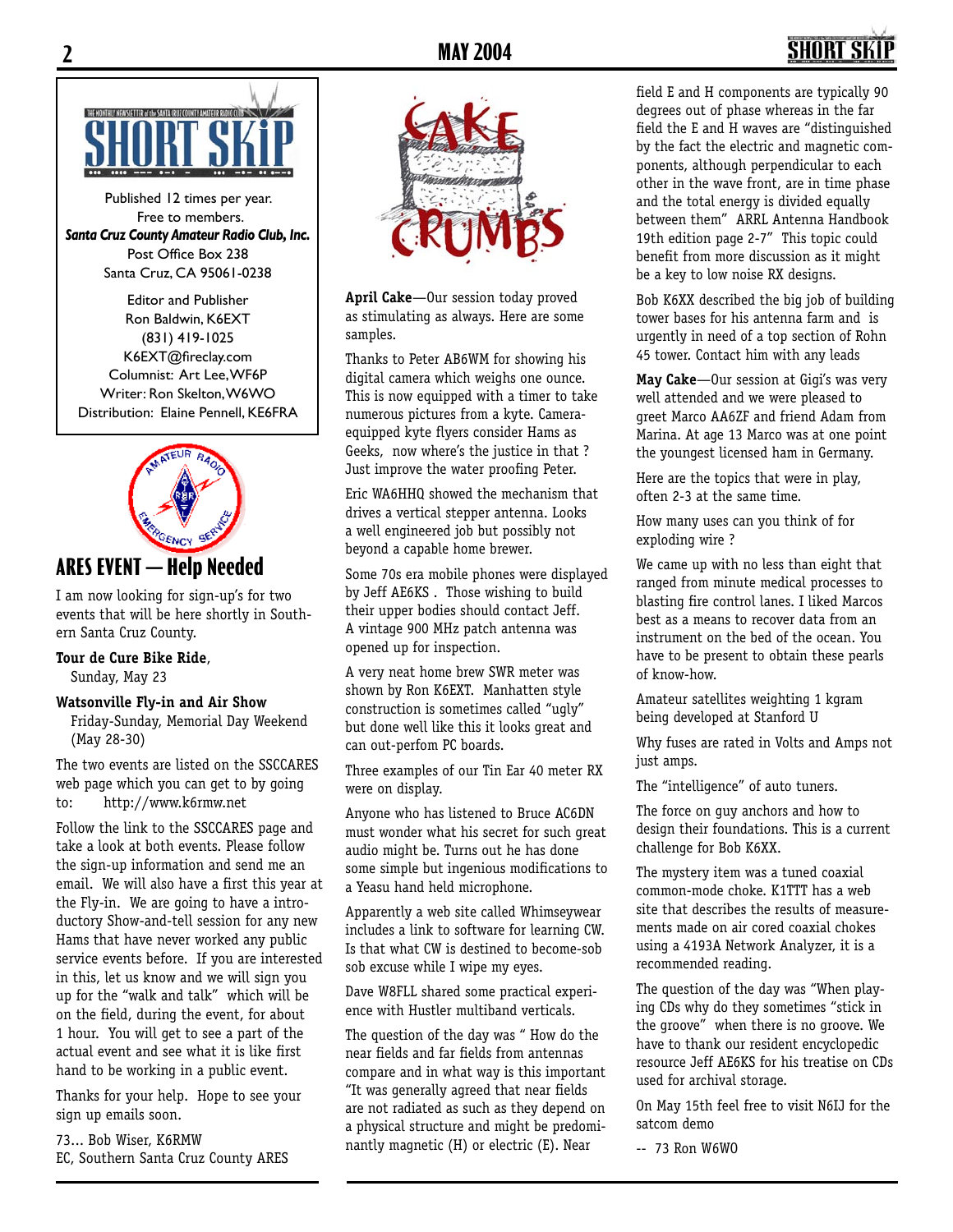## **2 MAY 2004 3**



getting worse. I couldn't get out very well the other day so went to 80 meters, which wasn't much better. I was trying to contact my pal Terry, N6NUN, aboard his boat in Sausalito. We had a short QSO and were about ready to sign when Donna brought me my coffee. "Did you know your antennas were down again?" she asked. Oh no! My 40 mtr dipole was laying on the ground and draped across my 80 meter wire. Once again I proved that antenna height doesn't mean everything as folks in Arizona and San Diego were copying me on 40. Later, when I checked, I found that the nylon guys holding my pushup tower had parted,

allowing it to tilt to one side at about a 45 deg angle. A quick push to straighten it out and replacement of the guy made everything right again. I have promised myself that I will energize a nearby barbed wire fence as an antenna to test it out. It is down in a few places so I will prop it up.

I think our club is excellent. We are fortunate to have excellent leadership in the form of highly qualified and energetic officers. I hate to miss our meetings as our speakers provide a wealth of information; not only that, but having eyeball QSOs are fun. While I have not yet made one of the CAKE meetings, I am excited with the prospect of attending in the future. From emails on the K6BJ Reflector, I see lots of interesting discussions and show-and-tell sessions taking place. Ron, W6W0, is doing a fantastic job.

Shucks! When we sold our 1992 Pontiac I did not have time to remove our throughthe-window 2 meter antenna. It was firmly glued on the rear window and we couldn't pry or cut it loose. Given more time, I would have contacted the folks at Hustler to obtain the proper solvent. I only used

it a time or two, instead, I relied on our handheld for hitting our K6BJ repeater. Traveling to and from our daughter's home in Sacramento would have made the window mounted antenna ideal for hitting my brother Stanley's Pinole repeater. Once, traveling down Hwy 80, grand daughter Cheri, KE6BOP, was making all kinds of 2 meter contacts using a mag mount on the roof of her Volvo. Handhelds just can't hack it.

On my most recent trip up to the USS Hornet at Alameda, I wanted to view the radio shack. It was a closed compartment and the local ham club has the key. I was given the email address of the contact person and will see what develops from that. I'm writing this from Sacramento and don't have the info at hand. By next month I should have an operating schedule for those of us who might want to work the ship.

## **Field Day—Where are you?**

Field day is just around the corner. June 26-27. For more information contact Tom KG6AO. Article next month.

## **Broadband over Power Lines—an Insider's Point of View**

During a QSO with Brad K9BZ we exchanged views about BPL. Brad is the VP of Engineering and Chief Technology Officer at Astound Broadband a subsidiary of XCEL Energy. I asserted BPL was inappropriate use of technology and likely to prove to be fools gold from a business perspective.

We subsequently followed up with some friendly exchange of email. Here is a sample that I felt would be of interest to club members.

#### Hey there Brad,

Thanks for the thoughtful response—quite long list of IFs and obstacles. If you don't mind me saying so the subject is seductive and I hope that your career isn't on the line.

While at EPRI I became an advocate of a firm preparing a new constellation of LEOs primarily aimed at your point about management of the grid. Unfortunately the venture capital dried up with all the bad press surrounding satcom at the time.

#### Hi Ron...

Thanks for the note. It's always nice to run into a ham I may have crossed professional paths with at one time or another.

I have to say I am a proponent of BPL with a couple of big "IFs"...

...IF it doesn't generate harmful interference

to hams or other licensed spectrum users (this is my largest concern)

...IF it can increase consumer high-speed internet access opportunities (I live in the country where my only access option is dial-up)

...IF it can increase telephone (VoIP) competition at the ILEC level including becoming an alternative local loop option

...IF it can help electric utilities better manage and operate their transmission and distribution systems (not for greater revenue, but for better service, faster restoration, etc.)

Personally, I think the largest obstacle to large scale BPL deployments is economics. Most of the technology companies addressing the BPL market use a method of service transformer bypass which has them looking at a capital investment of roughly \$5k per transformer. In most cases this investment can be spread across 4 to 10 customers, but it's going to take a long time to recoup their money at 10-20 percent penetration getting \$19.95 a month per customer.

Another huge obstacle is the fact that you need some form of network backhaul every 1/2 mile of distribution line. Running new strand and fiber cable between power poles is tough to do for under \$20k per mile... underground construction runs typically in excess

of \$125k per mile in the city these days. I suppose an RF backhaul solution could present itself, but the lower bandwidth capability might be a problem.

There are several additional issues related to things like distribution system switches and how reconfiguration of feeders affects BPL path distances and routes to customers, etc.

I've been looking at this quite a while Ron and I just don't see how companies can make a solid business case for any wide scale BPL deployments right now. The largest I know of is a planned 55,000 passing system being proposed by CINERGY and CURRENT TECHNOLO-GIES in the Cincinatti area by the end of the year. I guess we'll get the scoop on how bad the interference is from the hams in that area by Thanksgiving or Christmas.

I do agree with you that the interference standard should be that "BPL signals should not prohibit K9BZ from working 3B9C while running 1 watt into a wet noodle" :o) All kidding aside... I take my ham radio priviledges seriously and want to guard against any attempts, willfull or not, to reduce the quality of my spectrum. That's why I've been evaluating a BPL technology which notches out the ham bands.

—73, Brad - K9BZ